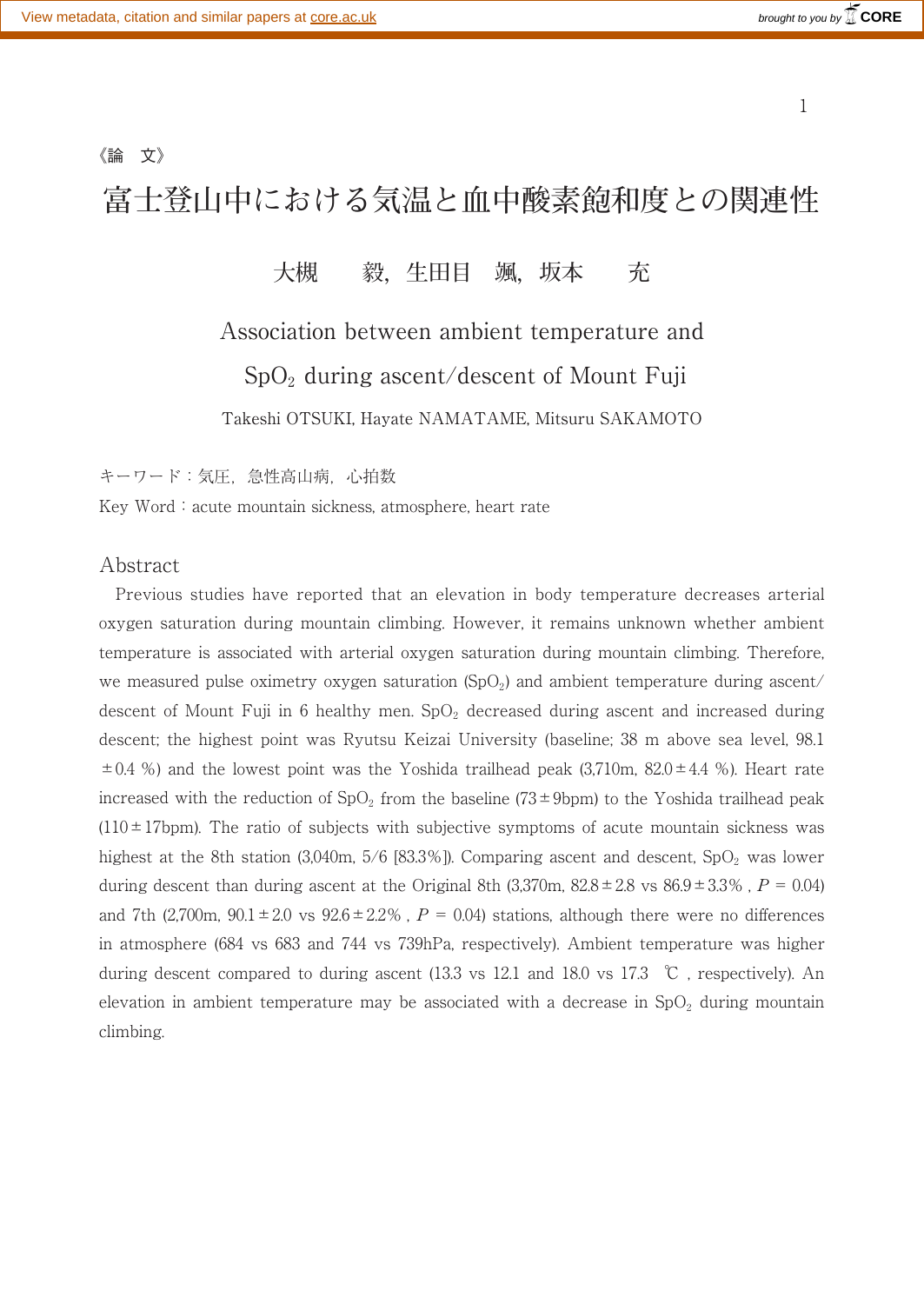## 1 .緒言

富士山(標高3,776m)は我が国の象徴の一 つであり,国内外から多くの観光客が訪れ,登 頂に挑んでいる。しかし,標高3,500m以上の登 山および2,500m以上の急速な登山を行った場 合には急性高山病(Acute mountain sickness, AMS)の症状が頻繁に発生するとされており<sup>1)</sup>. 富士登山は必ずしも容易ではない。実際に、山 本 $2, 3$ ) および山本と荒牧 $4$ ) の調査では、富士 登山者の 6~9%が登頂を断念しており、その 理由の48~72%がAMSまたはAMS症状であっ た。AMSの発症予測に関連する様々な研究が これまでに行われているが,高地での運動能 力を低地での運動負荷試験により予測すること は困難であるなど,登山時の体調変化を予測す ることは容易でない<sup>5,6)</sup>。従って、登山時に は体調の変動をリアルタイムで客観的にモニタ リングすることが必要だと考えられる。その 代表的な方法がパルス・オキシメーターによ る動脈血酸素飽和度(Pulse oximetry oxygen saturation, SpO<sub>2</sub>) の測定である<sup>7, 8)</sup>。富士登 山においても、関ら<sup>9,10</sup> がSpO<sub>2</sub>の変動とAMS 得点の変動に関連性があることを報告している。 しかしながら、SpO<sub>2</sub>の測定には測定機器の携 行が必要であるし,手袋を装着したままでは SpO<sub>2</sub>を測定できないなどの問題点もある。も し、登山中のSpO<sub>2</sub>に影響を及ぼす因子が特定 され,その変動を容易に予測できるようになれ ば,AMS発症の予防に有用だと考えられる。

Bohrの効果として知られている様に、体温 が上昇するとヘモグロビンの酸素親和性が低下 し、SpO<sub>2</sub>は低下する。登山時においても、体 温の上昇はSpO<sub>2</sub>の低下およびAMSの発症と

関連することが報告されている11-13)。例えば, Kamikomaki & Shiba<sup>13)</sup> の研究では、中国新 疆ウイグル自治区にあるMuztang Ata(標高 7,546m)の登山隊において、SpO<sub>2</sub>と体温との 間に負の相関関係が認められている。体温には, 内因性(炎症および感染症など)および外因 性(気温および着衣など)の両因子が影響を及 ぼす。富士登山が一般に開かれる夏季は比較的 軽装で登山に挑む者が多く,この様な場合には, 気温は登山中のSpO2に影響を及ぼす可能性が 考えられる。しかしながら,著者らの知る範囲 で、登山中の気温とSpO<sub>2</sub>との関連性は報告さ れていない。そこで本研究では,富士登山時に SpO<sub>2</sub>および気温を測定し、両者の関連性を検 討することとした。

### 2 .研究方法

#### ⑴ 対象者

本研究の対象者は,過去 5 年間に登山歴の無 い健康な男性 7 人(20~42歳)である。本研究 はヘルシンキ宣言を順守し,対象者に研究の内 容等について事前に説明して,研究参加に対す る同意を得てから実施した。

#### ⑵ 研究デザイン

2017年 7 月31日の12時45分に,富士山五合目 でSpO2等を測定し,吉田ルートによる登山を 開始した。その後,およそ30~60分毎の休息と 山小屋での夕食および睡眠をとりながら山頂 に到達し,吉田ルートで下山した。Table 1 は, 登山の概要と測定地点を示している。基準値を 得るため、流通経済大学龍ヶ崎キャンパス(茨 城県龍ヶ崎市,標高38m)でも測定を実施した。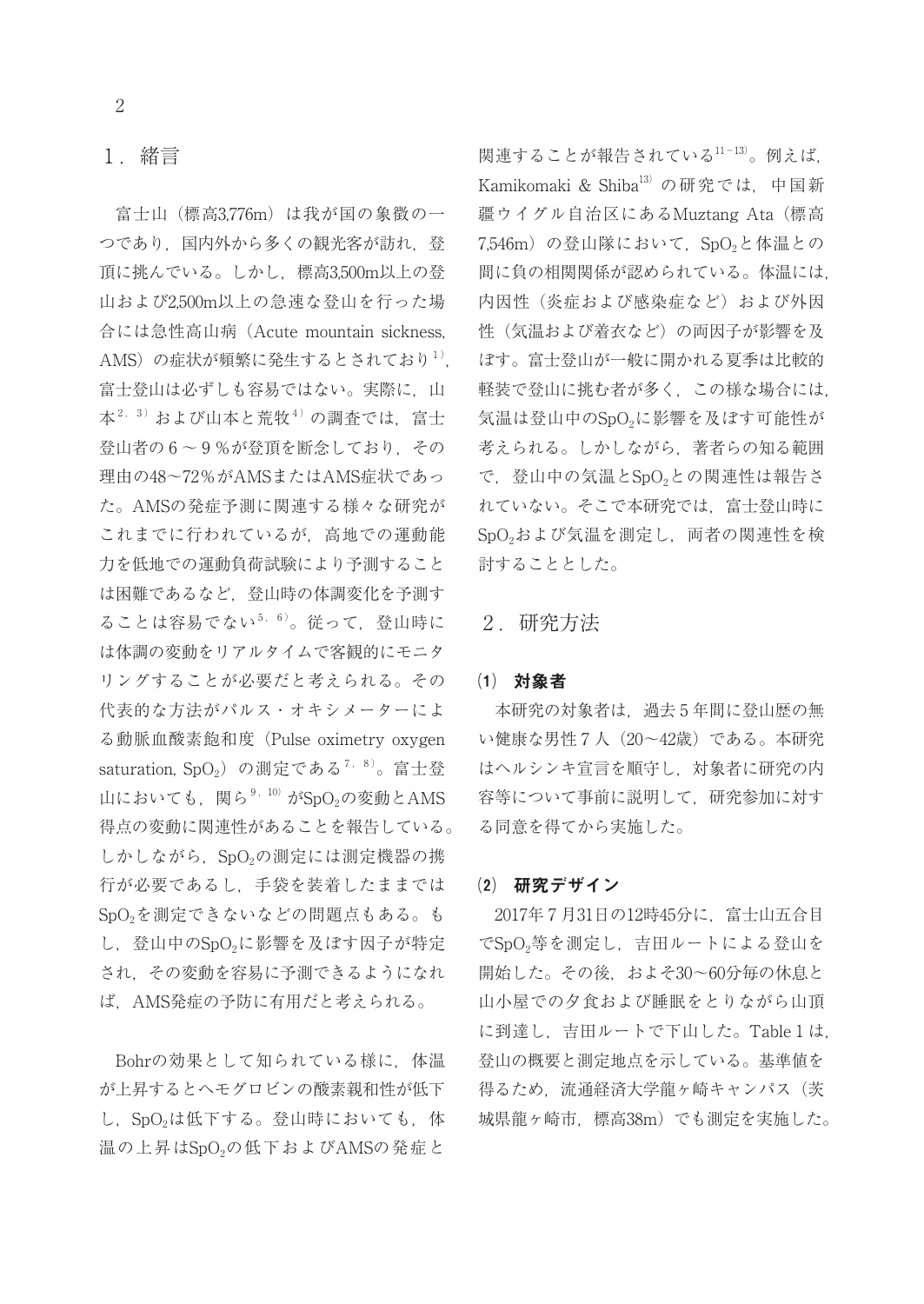| Time  | Point                          | Altitude<br>above sea<br>level, m | Atmosphere,<br>hPa | Ambient<br>temp., $\degree$ C | Humidity.<br>$\%$ | Whether<br>Conditions | Remark                                         |
|-------|--------------------------------|-----------------------------------|--------------------|-------------------------------|-------------------|-----------------------|------------------------------------------------|
|       | $12:45$ 5th station            | 2,305                             | 775                | 24.1                          | 61.0              | Cloudy                | $13:40$ onset of ascent                        |
|       | $15:25$ 7th station            | 2,700                             | 739                | 17.3                          | 87.0              | Cloudy                |                                                |
|       | $17:28$ 8th station            | 3.040                             | 710                | 13.9                          | 93.0              | Clear                 |                                                |
| 19:07 | Original 8th station           | 3.370                             | 683                | 12.1                          | 89.0              | Clear                 | Dinner, sleeping<br>$2:00$ re-onset of ascent. |
|       | $03:44$ Yoshida trailhead peak | 3.710                             | 655                | 8.3                           | 90.0              | Clear                 | $5:00$ onset of descent.                       |
| 05:40 | Original 8th station           | 3,370                             | 684                | 13.3                          | 52.0              | Clear                 |                                                |
| 07:13 | Toilet at 7th station          | 2,640                             | 744                | 18.0                          | 95.0              | Cloudy                |                                                |
|       | $08:41$ 5th station            | 2,305                             | 775                | 18.8                          | 84.0              | Cloudy                |                                                |

Table 1 Mount Fuji ascent/descent meteorological data.

Temp, temperature.

## (3) SpO<sub>2</sub>, 心拍数, 血圧の測定

SpO<sub>2</sub>, 心拍数, 血圧の測定は, 高所での トレッキング時に同様の測定を行った先行研 究14) に従い, 5 分以上の座位安静をとった 後に行った。まず,パルス・オキシメーター (日本精密機器社製,BO-650)を用いた指尖 でのSpO<sub>2</sub>測定を行い,次いで、オシロメト リー式自動血圧計(日本精密機器社製,WSK-1011)<sup>15)</sup> を用いた手首での動脈血圧および心拍 数測定を行った。測定回数は 2 回を原則とし, 平均値を分析に用いた。値のばらつきが生じた 場合は追加測定を行い,安定した値を採用した。

#### ⑷ 急性高山病スコアの評価

日本登山医学会の高度順化チェックシートに 準じ,頭痛,消化器症状,めまい・ふらつきの それぞれについて4件法(0~3)による自己 記述式の調査票を作成し,AMS症状を評価し た。本研究では,各項目の平均点と,いずれか 全ての対象者が,概ね予定通りの行程で山頂 の項目が1点以上であった者の割合を算定した。 に到達し,出発地点(五合目)に戻ることが

#### ⑸ 気象条件

気圧は携帯型気圧計(ニールセン・ケラーマ ン社製,ケストレル2500)を用いて,気温およ び湿度は小型デジタル温度・湿度計(オーム電 気社製,HB-T03)を用いて測定した。

#### ⑹ 統計解析

値は平均値±標準偏差で示した。SpO<sub>2</sub>, 血 圧,心拍数の経時変化は一元配置の分散分析 により分析し,F 値が有意であった場合には Bonferroni/Dunnの方法で事後検定を行った。 登りと下りとのSpO<sub>2</sub>の比較には、対応のある t 検定を用いた。相関分析にはピアソンの単相 関係数を用いた。統計学的有意水準は 5 %未満 とした。

#### 3 .結果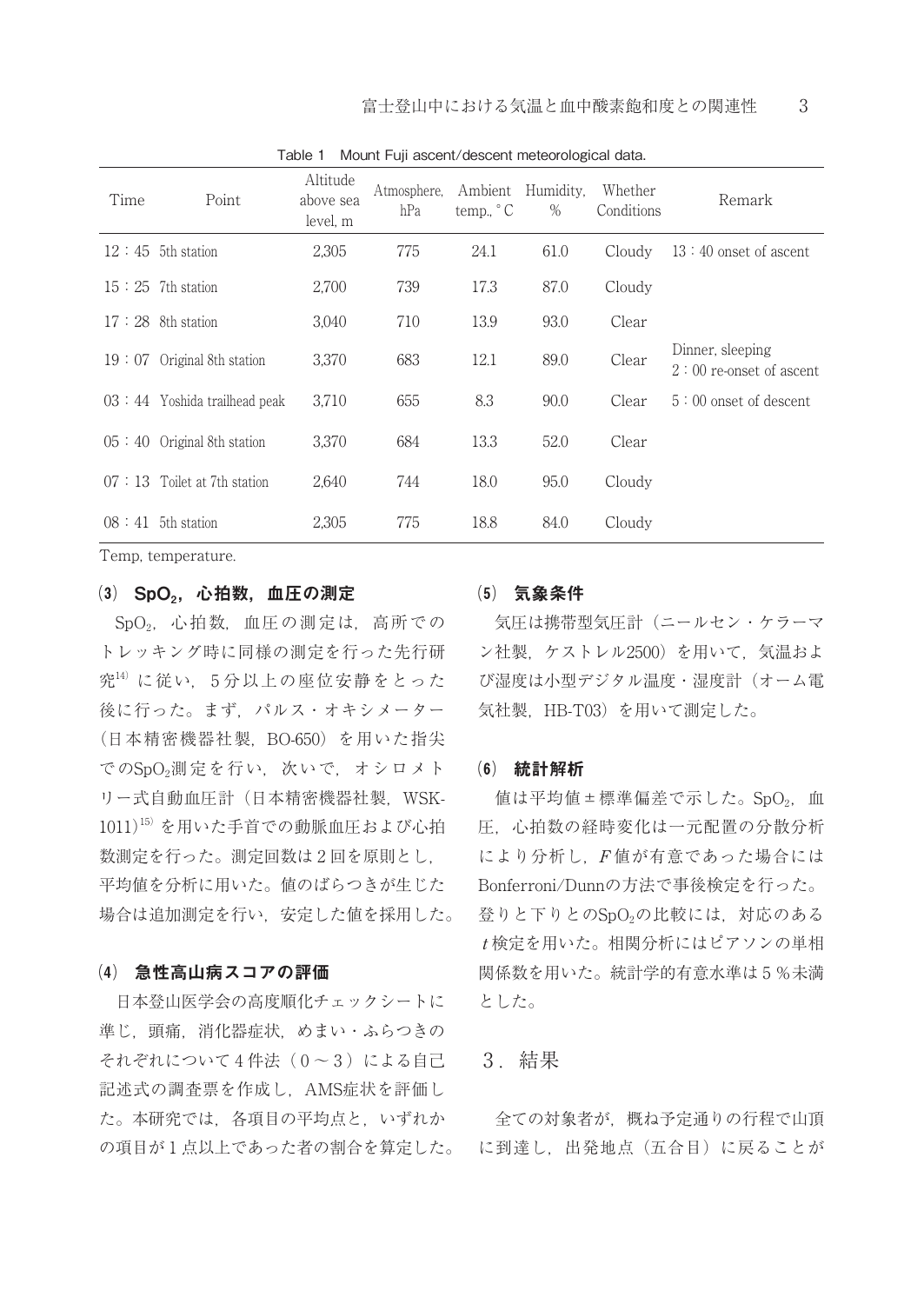出来た。ただし、1名でSpO2に欠損値があり, 全ての測定地点でSpO<sub>2</sub>の値が得られた6人 (年齢24.3±8.7歳,身長1.70±0.06m,体重66.0  $\pm 12.3$ kg, body mass index  $22.6 \pm 2.8$ kg/m<sup>2</sup>) を分析対象にした。

SpO2は,山頂までは標高の上昇に伴い低 下し,それ以降は標高の下降に伴って回復し た  $(F = 40.9, P < 0.0001;$  Figure 1)。山頂に おけるSpO2は82.0±4.4%で,その範囲は76.3~ 88.5%であった。七合目と本八合目においては, 登りと下りの両行程で測定を実施することが できた。七合目と本八合目のいずれにおいても, 登りに比べて下りでSpO<sub>2</sub>は低く (Figure 1 お よび2), 気温は高かった (Figure 2)。

全地点で血圧および心拍数の値が得られた 3 人の測定値をFigure 3 に示した。収縮期血 圧 $(F = 1.5, P = 0.22)$ および拡張期血圧(F  $= 2.1$ ,  $P = 0.09$ ) に有意の変動は認められな かった。心拍数には経時変化が認められ $(F =$ 8.3, P = 0.0002),登りの七合目以降は基準地 点(流通経済大学)および登りの五合目に比 べて(P < 0.0001 ~ = 0.03),また,山頂では その他の地点(登りの本八合目を除く)に比  $\check{\sim}$ て $(P = 0.001 - 0.04)$ , 心拍数が高値であっ た。全データを取得できた3人において、心拍 数とSpO<sub>2</sub>との間に相関関係が認められた(n = いても, 27[3人×9地点],r = -0.537, P = 0.003)。ま<br>re1お た 測完可能であった会データにおける相関 た,測定可能であった全データにおける相関 分析でも、心拍数とSpO2との間に相関関係が 認められた $(n = 49$  [  $7 \text{ A} \times 3 \sim 9$  地点],  $r =$ 

Figure 1. Altitude above sea level, atmosphere and pulse oximetry oxygen saturation (SpO<sub>2</sub>) during ascent/ descent of Mount Fuji.



Values are means  $\pm$  SDs. White circles, values during ascent; gray circles, values during descent; black circle, baseline value measured at Ryutsu Keizai university.  $P < 0.05$  and \*\*\* $P < 0.0005$  vs. just before point.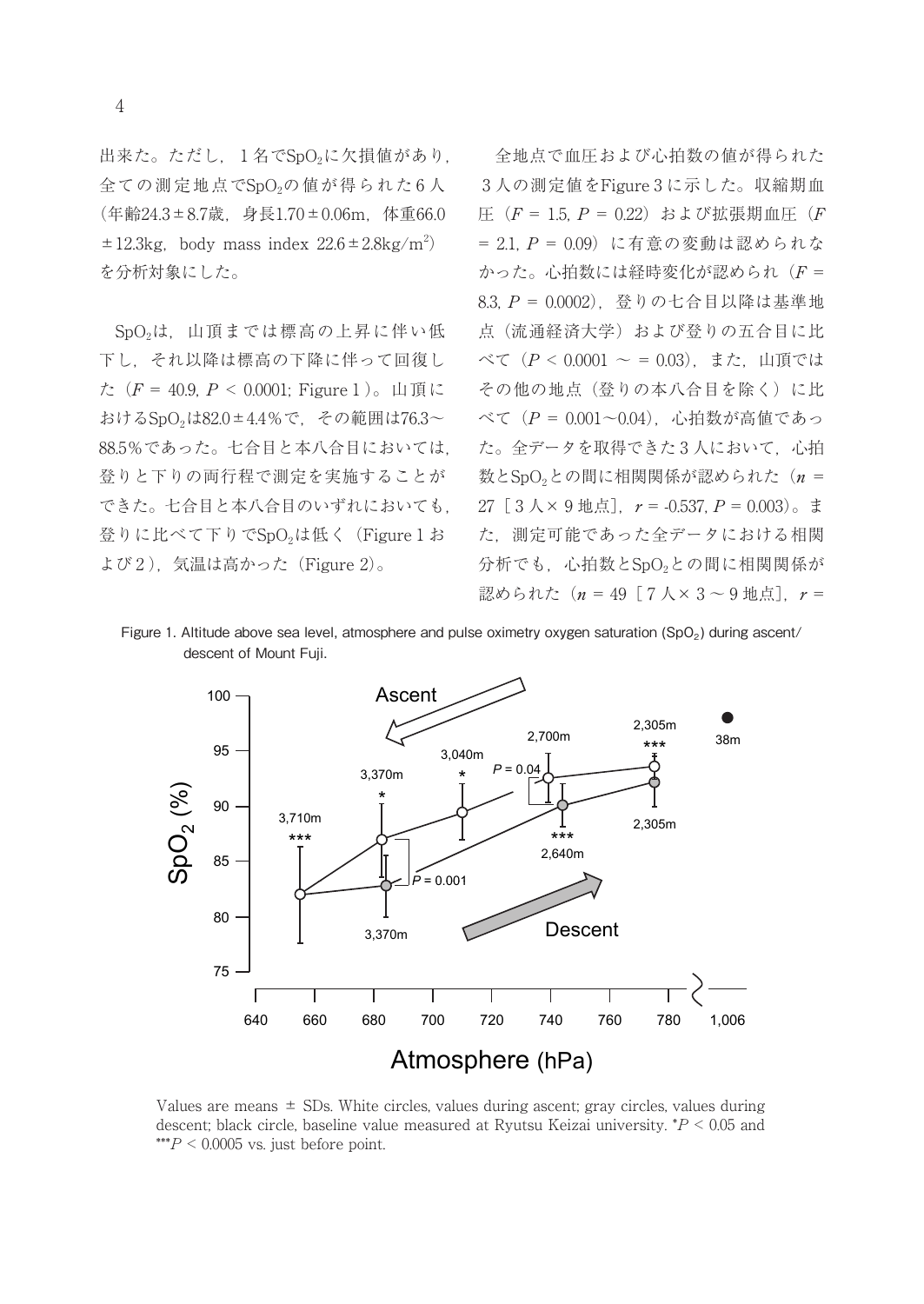

Figure 2. Ambient temperature and pulse oximetry oxygen saturation (SpO<sub>2</sub>) at the Original 8th and 7th stations.

Big circles, means  $\pm$  SDs; small circles, individual values. White circles, values during ascent; gray circles, values during descent.

Figure 3. Heart rate and blood pressure (BP) during ascent/descent of Mount Fuji.



Values are means  $\pm$  SDs. \*P < 0.05, \*P < 0.005, and \*\*P < 0.0005 vs. Ryutsu Keizai university and the 5th station during ascent;  $\binom{p}{0.05}$  vs. all points except for the Original 8th station during ascent.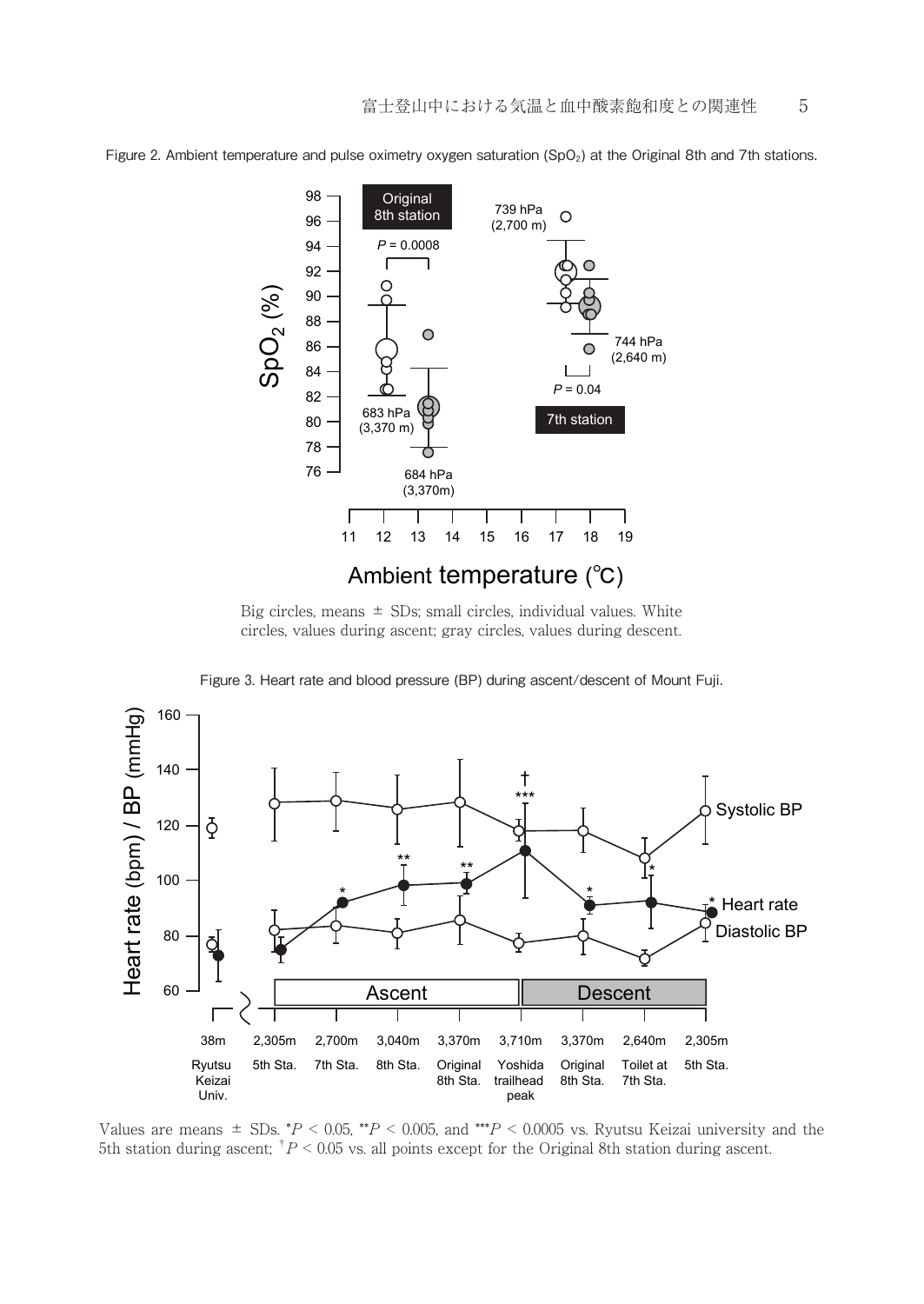$-0.470$ ,  $P = 0.0005$ ).

AMS自覚症状において,頭痛の得点は,基 準地点(流通経済大学)に比べて登りで高値 を,山頂に比べて下りで低値を示す傾向にあっ た(Table 2 )。消化器症状およびめまい・ふ らつきの得点に有意の変動は認められなかった。 何らかの自覚症状を感じた者の割合は,登りの 八合目までは増大し,その後,減少する傾向に あった。

研究対象者のうち、1人は年齢42歳、残り6 人は20~22歳であった。前述の分析結果と42歳 の対象者を除いた分析結果との間に,心拍数の 変動が一部の地点で有意水準に到達しなかった 以外に相違は認められなかった。

#### 4 老察

本研究では、富士登山者を対象にSpO2等の 測定を行い,本八合目および七合目で登りと 下りの値を比較した。その結果,両地点のい ずれにおいても,下りは登りに比べて,気圧 は同等か高かったにも関わらずSpO<sub>2</sub>は低値で あった。Bohrの効果などで知られているよう に,血液温度の上昇,血液中の水素イオン濃度 指数(pH)低下および二酸化炭素分圧上昇な どにより,酸素解離曲線は右方にシフトし,ヘ モグロビンの酸素親和性は低下する16)。血液温 度の上昇がSpO<sub>2</sub>を低下させるのはヘモグロビ ンと酸素との結合性が発熱反応を有するためで あり,0~43℃の範囲では,10℃の温度低下に よりヘモグロビンの酸素親和性は1.7倍増加す る $16$ 。先行研究 $12$ )においては、40人のAustrian

| Point (altitude above sea level, m) |      | Headaches |                        |         | Nausea/<br>vomiting |     |         | <b>Dizziness</b> |     | Subjects with<br>subjective<br>symptom |
|-------------------------------------|------|-----------|------------------------|---------|---------------------|-----|---------|------------------|-----|----------------------------------------|
| $F$ value                           |      | 2.9       |                        | 1.4     |                     | 1.4 |         |                  |     |                                        |
| $P$ value                           | 0.01 |           | 0.23                   |         | 0.23                |     |         | n(%)             |     |                                        |
| Ryutsu Keizai university (38 m)     | 0.0  | 土         | 0.0                    | 0.0     | 土                   | 0.0 | 0.0     | $\pm$            | 0.0 | 0(0.0)                                 |
| 5th station $(2,305 \text{ m})$     | 0.5  | $\pm$     | $0.5^*$                | 0.3     | 土                   | 0.5 | 0.3     | $\pm$            | 0.5 | 3(50.0)                                |
| 7th station $(2,700 \text{ m})$     |      | 土         | $0.5^*$                | $0.2\,$ | 士                   | 0.4 | 0.3     | $\pm$            | 0.5 | 4(66.7)                                |
| $8th$ station $(3.040 \text{ m})$   |      | $\pm$     | $0.4*$                 | 0.2     | 士                   | 0.4 | 0.2     | $\pm$            | 0.4 | 5(83.3)                                |
| Original 8th station (3,370 m)      |      | $\pm$     | $0.5^{*}$              | 0.2     | $\pm$               | 0.4 | 0.2     | $\pm$            | 0.4 | 4(66.7)                                |
| Yoshida trailhead peak (3,710 m)    | 0.8  | 土         | $0.8^*$                | 0.3     | 士                   | 0.5 | $0.2\,$ | $\pm$            | 0.4 | 4(66.7)                                |
| Original 8th station (3,370 m)      | 0.3  | 土         | $0.5^{\,8}$            | 0.2     | $\pm$               | 0.4 | 0.2     | $\pm$            | 0.4 | 2(33.3)                                |
| Toilet at 7th station (2,640 m)     |      | $\pm$     | $0.5*$                 | 0.0     | 土                   | 0.0 | 0.0     | 士                | 0.0 | 2(33.3)                                |
| 5th station $(2,305 \text{ m})$     |      | $\pm$     | $0.4$ <sup>† ‡#§</sup> | 0.0     | 土                   | 0.0 | 0.0     | 士                | 0.0 | 1(16.7)                                |

Table 2 Acute mountain sickness score during ascent/descent of Mount Fuji.

Values are means  $\pm$  SDs or number of subjects (%).  $P < 0.05$  vs. Ryutsu Keizai university;  $P < 0.05$  vs. the 7th station;  ${}^{3}P$  < 0.05 vs. the 8th station;  ${}^{4}P$  < 0.05 vs. the Original 8th station during ascent;  ${}^{8}P$  < 0.05 vs. the Yoshida trailhead peak.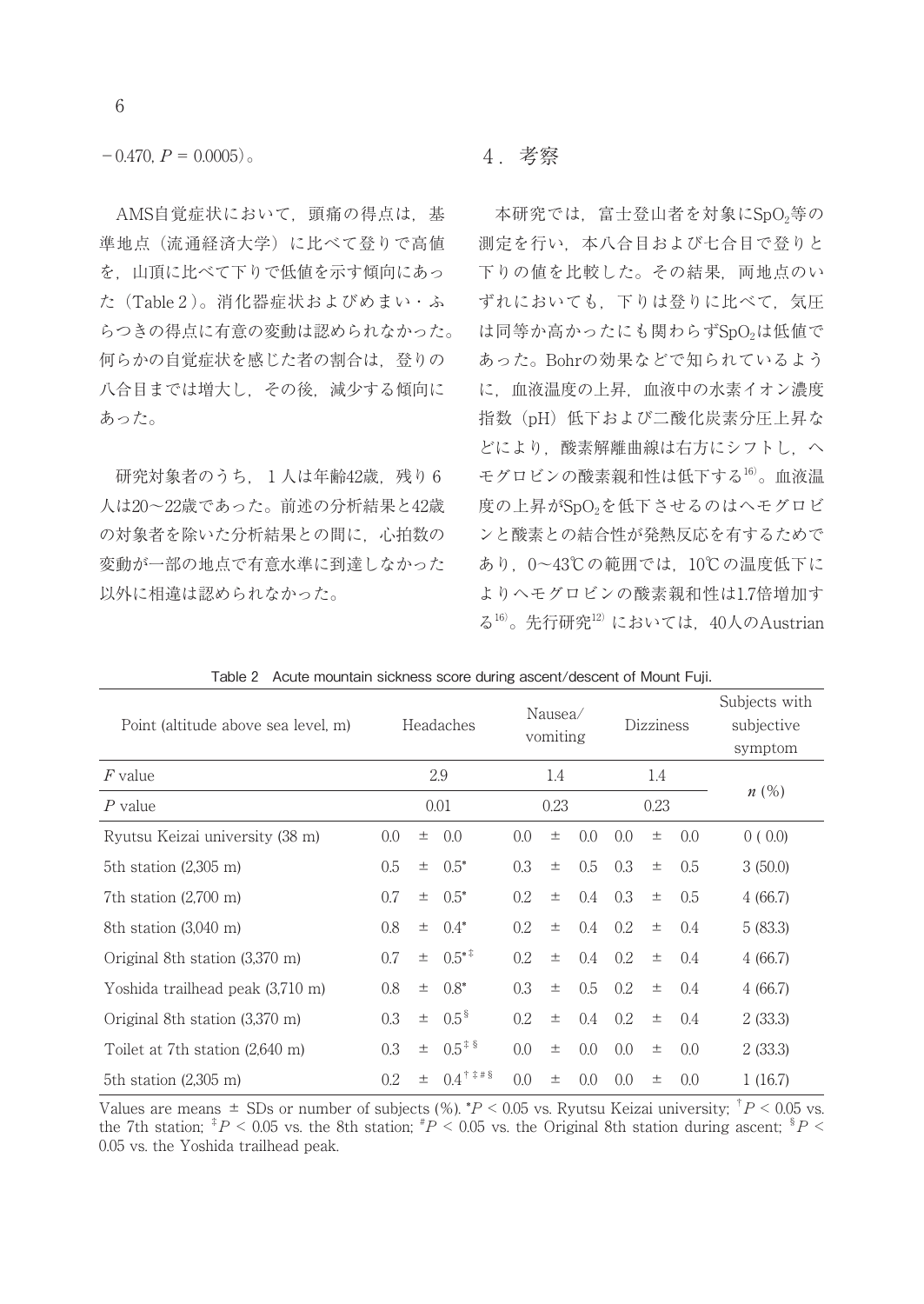Alps登山者が標高1,000m地点から3,100m地点 に移動した際,体温の上昇とSpO<sub>2</sub>の低下( $rs$ = 0.408) およびAMS得点の増大 (rs = 0.814) との間に相関関係が認められている。また、よ り高い標高 (7.546m<sup>13)</sup> および4.559m<sup>11)</sup>) での 検討でも,同様の結果が得られている。標高 および気圧が同等でも気温が高い場合にSpO。 は低いという本研究の結果は、登山中の体温 はSpO<sub>2</sub>と負に相関するという前述の先行研 究 $11-13$ )と一致している。

本研究の本八および七合目における登りと下 りの気温差は、それぞれ1.2および0.7℃であっ た。これらの些少な気温差が実際にSpO2を変 動させるか否かは,慎重に検討する必要がある。 残念ながら,本研究では体温を測定しておらず, これらの気温差が体温,特に動脈血の温度に及 ぼした影響を検討することはできない。しかし ながら,風速などによっては,気温から予測さ れる以上に体温が変動した可能性は考えられる。 また,酸素解離曲線はS字状であり,血中酸素 分圧とSpO<sub>2</sub>との交点がS字の右上に位置する 常圧環境下では,気温の変動に伴う同曲線のシ フトがSpO2に及ぼす影響は小さいが、本研究 における本八および七合目の様な低気圧環境 下では血中酸素分圧も低く,同曲線のシフトが 及ぼす影響は比較的大きい。これらのことから, 本研究において,本八および七合目における気 温の上昇が, SpO<sub>2</sub>を低下させた可能性は考え られる。

本研究では,本八および七合目における測定 値を,登りと下りで単純に比較し,富士登山 時における気温とSpO<sub>2</sub>との関連性を検討した。 しかし,登りと下りとでは,気象条件だけでは

なく、登山開始からの時間が異なっており、研 究結果の解釈においては,高地馴化および身体 疲労の影響について考慮する必要がある。ま ず、高地への馴化が進んだ場合は、SpO2は下 降ではなく上昇する。例えば、森ら17)は、富 士山頂での短期滞在者(二泊三日)と長期滞在 者(一週間以上)を比較し,覚醒時および就寝 中のSpO2は長期滞在者で短期滞在者に比べて 高いこと、短期滞在者の二泊目のSpO<sub>2</sub>は一泊 目のそれに比べて高く,また,二泊目のAMS 得点は一泊目に比べて低いことを報告している。 従って、登りよりも下りでSpO2が低かったこ とが高地馴化に起因する可能性は排除できる。 身体疲労については,その評価指標が測定項目 に含まれていないことは本研究の限界である。 ただし,低酸素環境下で健常若年男性に有酸素 性運動(50%最大酸素摂取量相当の速度,傾斜 10%18)),抵抗性運動(70%最大挙上重量19,20)), 低強度抵抗性運動(50%最大挙上重量21))を行 わせた先行研究では、安静時のSpO2は低酸素 暴露により低下したが,その後に実施された運 動によるSpO<sub>2</sub>の更なる低下は認められていな い。従って,本研究の本八および七合目におい て、登りよりも下りでSpO<sub>2</sub>が低かったことが 身体疲労に由来する可能性は低いと考えられる。

本研究では、心拍数は標高に伴い上昇し、山 頂で最高値を示した。また、SpO2と心拍数 は相関関係にあり、SpO2が低いほど心拍数 が高い傾向にあった。これらの結果は富士登  $\mathbf{H}^{9,10}$  およびブータン王国内での登山(標高 2,400~4,430m)<sup>14)</sup>における先行研究と概ね一致 しており、SpO2低下に抗して血液循環量の増 大で身体組織の酸素需要を満たそうとする高地 馴化が進んだことを示唆する。実際に,AMS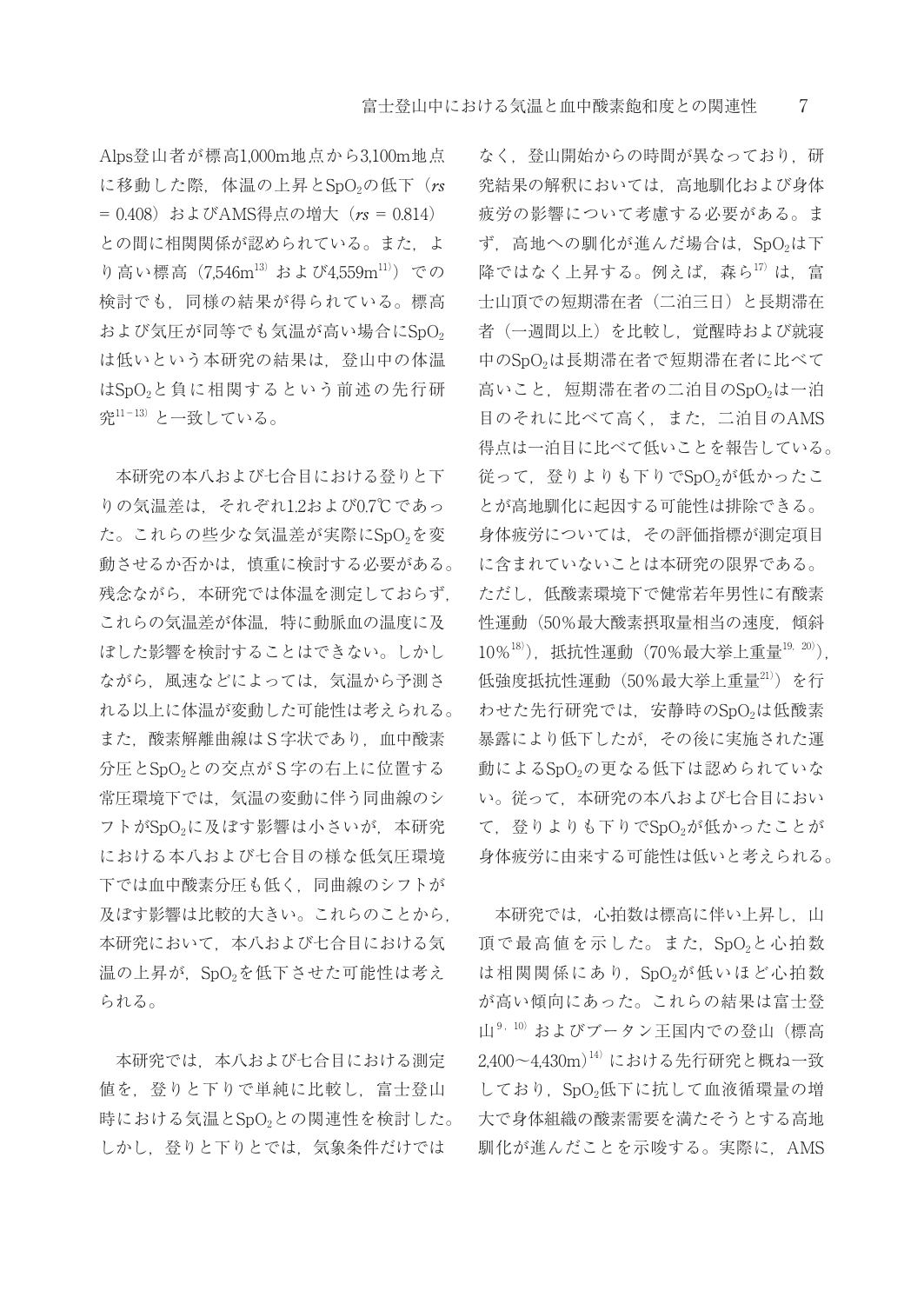の自覚症状を感じた対象者の割合は登りの八合 目がピークであり,その後は低下傾向にあっ て,吐き気などで登山を中断する被験者は皆 無であった。ただし、山頂でのSpO<sub>2</sub>は平均値 が82.0%, 最低値が76.3%であり, 金森ら22) がシステマティックレビューの結果を基に作 成した予測式 (SpO<sub>2</sub> =-0.0038 × 標高 [m] + 98.817)による値 (84.7%)に比べて低値で あった。また、軽度とは言え、八合目では6人 中 5 人の被験者が何らかのAMS症状を感じて いた。もし、気温の変動がSpO2に影響を及ぼ すという筆者らの仮説が真であり、なおかつ登 山中の気温がもっと高かったら,より強い症状 を感じたり,登山を中止する者が出たりした可 能性は考えられる。いずれにしても、登山中に AMSのリスクに配慮することは必要だと考え られる。

## 5 .結論

標高および気圧が同等でも気温が高い場合に SpO<sub>2</sub>は低いという本研究の結果から、富士登 山の際には,標高および気圧に加えて気温も SpO<sub>2</sub>に関連する可能性が考えられた。気温が 高い日の登山や,登山中に気温が上昇した場合 は,気温が低い日および安定している場合以上 に、SpO<sub>2</sub>の低下およびAMSの予防に努めるこ とが望ましいのかもしれない。

#### 謝辞

本研究は,科学研究費補助金(基盤研究C, 17K01763) および平成30年度公益社団法人全 国大学体育連合大学体育研究助成を用いて実施 した。

#### 引用文献

- 1 )Imray C, Booth A, Wright A, et al.: Acute altitude illnesses. BMJ, 343: d4943, 2011.
- 2 )山本清龍: 富士登山者の登頂断念と高山病症状. 環 境情報科学学術研究論文集, 27: 169-174, 2013.
- 3 )山本清龍: 富士登山者が認識する危険因子と安全登 山の推進に対する期待. ランドスケープ研究, 78 ⑸: 523-526, 2015.
- 4 )山本清龍, 荒牧重雄: 富士山における登頂断念から みた山岳遭難事故に対するリスク管理と高山病. 環 境情報科学学術研究論文集, 26: 319-324, 2012.
- 5) Bartsch P, Grunig E, Hohenhaus E, et al.: Assessment of high altitude tolerance in healthy individuals. High Alt Med Biol, 2 (2): 287-296, 2001.
- 6) Oelz O, Howald H, Di Prampero PE, et al.: Physiological profile of world-class high-altitude climbers. J Appl Physiol, 60 (5): 1734-1742, 1986.
- 7 )小川実, 石田良樹, 吉岡浩, ほか: 高所トレッキング における急性高山病の把握と予測. 登山医学, 19 ⑴: 59-68, 1999.
- 8 )野口いづみ: 動脈血酸素飽和度/脈拍比の体調予 測の指標としての可能性―イラン・デマバンド山 (5,671m)登山における検討―. 登山医学, 13 ⑴: 99- 106, 1993.
- 9 )関和俊, 石田恭生, 小野寺昇, ほか: 富士登山におけ る心拍数, SpO2および自覚症状スコアの変化. 川崎 医療福祉学会誌, 17 ⑴: 113-119, 2007.
- 10)関和俊, 髙木祐介, 川岸岳人, ほか: 日帰り富士登山 がSpO2およびAMSスコアに及ぼす影響―富士山初 登山者を対象として―. 登山医学, 35: 83-89, 2015.
- 11) Maggiorini M, Bartsch P, and Oelz O: Association between raised body temperature and acute mountain sickness: cross sectional study. BMJ, 315 (7105): 403-404, 1997.
- 12) Roggla G, Moser B, Wagner A, et al.: Correlation between raised body temperature and acute mountain sickness score at moderate altitude. Wien Klin Wochenschr, 112 (6): 290-292, 2000.
- 13) Kamikomaki N and Shiba N: Rise in body temperature at high altitude. 登山医学, 32 ⑴: 116- 121, 2012.
- 14) 山下耕: ブータン王国でのトレッキング参加者にお ける高所順応とSpO2, 心拍数および高山病評価ス コア. ヒマラヤ学誌, 17 ⑴: 21-27, 2016.
- 15) Otsuki T and Ishii N: Association between blood pressure changes during self-paced outdoor walking and air temperature. Clin Physiol Funct Imaging, 37 (2): 155-161, 2017.
- 16)真島英信: 生理学. 文光堂: 東京, pp321-353, 2011.